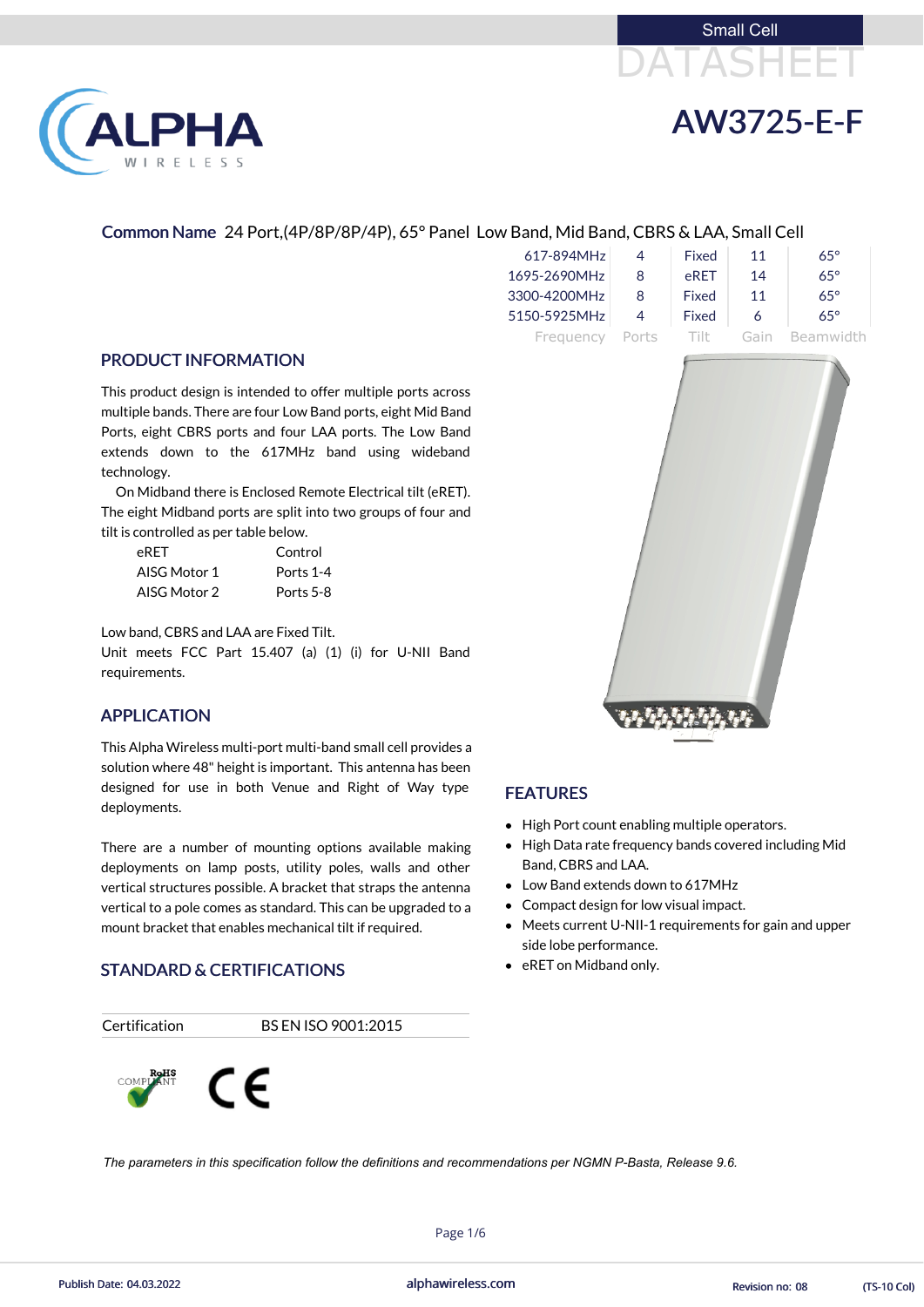

AW3725-E-F

# TECHNICAL SPECIFICATION

| <b>Electrical Specifications</b>           |                            |          |                  | Low Band               |                        |                            |                        |                        | Mid Band                      |                            | 3.5/5.5GHz             |                        |
|--------------------------------------------|----------------------------|----------|------------------|------------------------|------------------------|----------------------------|------------------------|------------------------|-------------------------------|----------------------------|------------------------|------------------------|
| <b>MHz</b><br><b>Frequency Range</b>       |                            |          | 617-686          | 686-755                | 755-824                | 824-894                    |                        |                        | 1695-1995 1920-2170 2170-2500 | 2500-2690                  |                        | 3300-4200 5150-5925    |
| Polarisation                               |                            |          |                  |                        |                        |                            |                        | +/-45° Slant Linear    |                               |                            |                        |                        |
| Gain                                       | <b>Basta</b>               | dBi      | $9.7 \pm 0.5$    | $10.2 \pm 0.5$         | $10.8 + 0.5$           | $11.2 \pm 0.5$             | $12.1 \pm 0.5$         | $12.6 \pm 0.5$         | $13.1 \pm 0.5$                | $13.5 \pm 0.5$             | $10.5 \pm 0.5$         | $6.0 + 0.5$            |
|                                            | Max                        | dBi      | 10.2             | 10.7                   | 11.3                   | 11.7                       | 12.6                   | 13.1                   | 13.6                          | 14.0                       | 11.0                   | 6.0                    |
|                                            | <b>Azimuth Beamwidth</b>   | Degree   | 78° ±8°          | 75° ±8°                | $69^\circ \pm 7^\circ$ | $64^\circ \pm 7^\circ$     | $68^\circ \pm 7^\circ$ | $66^\circ \pm 7^\circ$ | $62^{\circ}$ ±7°              | $58^\circ \pm 6^\circ$     | $60^\circ \pm 6^\circ$ | $57^\circ \pm 6^\circ$ |
|                                            | Azimuth Beam Squint        | Degree < | $5^{\circ}$      | $5^\circ$              | $5^{\circ}$            | $5^\circ$                  | $5^\circ$              | $5^\circ$              | $5^\circ$                     | $5^\circ$                  | $5^\circ$              | $5^\circ$              |
|                                            | <b>Elevation Beamwidth</b> | Degree   | $40^{\circ}$ ±4° | $37^\circ \pm 4^\circ$ | $34^\circ \pm 4^\circ$ | $32^{\circ}$ ±4 $^{\circ}$ | $19^\circ \pm 2^\circ$ | $17^\circ \pm 2^\circ$ | $15^{\circ}$ ±2 $^{\circ}$    | $13^{\circ}$ ±2 $^{\circ}$ | $33^\circ \pm 4^\circ$ | $26^\circ \pm 3^\circ$ |
| <b>Electrical Downtilt</b>                 |                            | Degree   | TO <sup>o</sup>  | TO <sup>o</sup>        | TO <sup>o</sup>        | T <sub>0</sub> °           | T2°-T10°               | T2°-T10°               | T2°-T10°                      | T2°-T10°                   | TO <sup>o</sup>        | TO <sup>o</sup>        |
| <b>Electrical Downtilt</b><br>Deviation    |                            | Degree < | $3^{\circ}$      | $3^{\circ}$            | $3^{\circ}$            | $3^{\circ}$                | 1.5                    | 1.5                    | 1.5                           | 1.5                        | 3.0                    | 3.0                    |
| Impedance                                  |                            | Ohms     | 50               | 50                     | 50                     | 50                         | 50                     | 50                     | 50                            | 50                         | 50                     | 50                     |
| <b>VSWR</b>                                |                            | NA <     | 1.5              | 1.5                    | 1.5                    | 1.5                        | 1.5                    | 1.5                    | 1.5                           | 1.5                        | 1.5                    | 1.5                    |
| <b>Return Loss</b>                         |                            | dB >     | 14               | 14                     | 14                     | 14                         | 14                     | 14                     | 14                            | 14                         | 14                     | 14                     |
| Total Power +/-30°                         | Front to Back Ratio:       | dB >     | 25               | 25                     | 25                     | 25                         | 27                     | 27                     | 27                            | 27                         | 25                     | 25                     |
| Isolation                                  |                            | dB       | 25               | 25                     | 25                     | 25                         | 25                     | 25                     | 25                            | 25                         | 25                     | 25                     |
|                                            | Passive Intermodulation    | dBc <    | $-153$           | $-153$                 | $-153$                 | $-153$                     | $-153$                 | $-153$                 | $-153$                        | $-153$                     | $-145$                 | N/A                    |
| <b>Cross Polar</b><br>Discrimination       |                            | dB >     | 16               | 16                     | 16                     | 16                         | 16                     | 16                     | 16                            | 16                         | 16                     | 16                     |
| <b>Maximum Effective</b><br>Power Per Port |                            | W        | 100              | 100                    | 100                    | 100                        | 250                    | 250                    | 250                           | 250                        | 50                     | $\mathbf{1}$           |

# Representative Pattern Files



![](_page_1_Figure_7.jpeg)

![](_page_1_Figure_8.jpeg)

Azimuth **Elevation** 

#### Page 2/6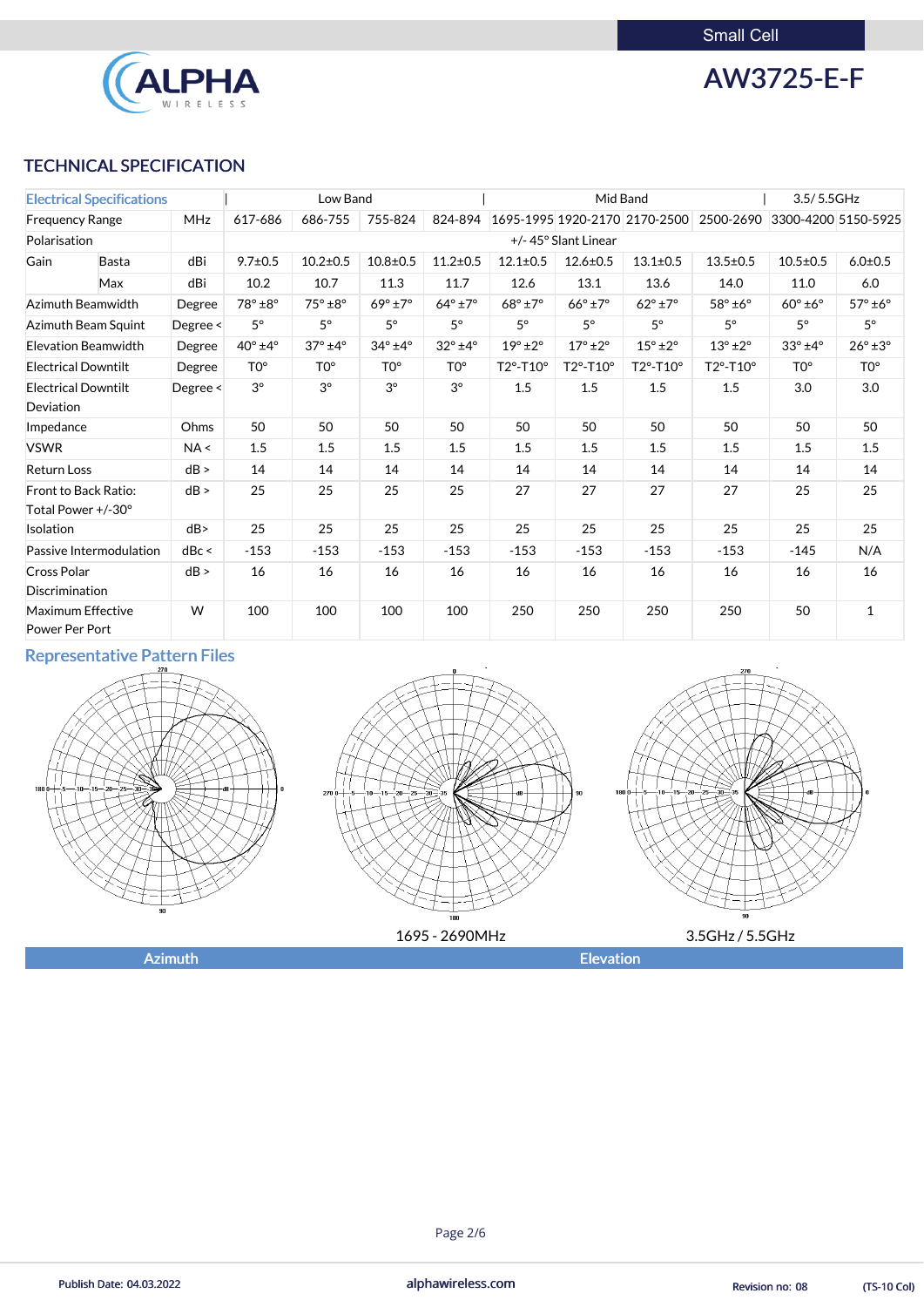![](_page_2_Picture_1.jpeg)

# AW3725-E-F

# TECHNICAL SPECIFICATION

# Mechanical Specifications

| <b>Dimensions</b>                               | $mm$ (in)            | 1219 (48) x 499 (19.6) x 164 (6.5) - (LxWxH) |
|-------------------------------------------------|----------------------|----------------------------------------------|
| Packing Size (LxWxD)                            | $mm$ (in)            | $1270(50) \times 600(23.6) \times 200(7.9)$  |
| Net Weight (antenna)                            | kg (lb)              | 14(31)                                       |
| Net Weight (mount)                              | kg (lb)              | 1.5(3.3)                                     |
| <b>Shipping Weight</b>                          | kg (lb)              | 15.5(34.3)                                   |
| Connector Type (Female)                         |                      | $4.3 - 10$                                   |
| <b>Connector Position</b>                       |                      | <b>Bottom</b>                                |
| <b>Connector Position Quantity</b>              |                      | 24 (4P Low-band, 8P Mid-band, 8P High-       |
|                                                 |                      | band CBRS & 4P High-band LAA)                |
| Windload Frontal (at Rated Wind Speed: 150km/h) | $N$ (lbf)            | 591 (133)                                    |
| Windload Lateral (at Rated Wind Speed: 150km/h) | $N$ (lbf)            | 183 (30.9)                                   |
| <b>Survival Wind Speed</b>                      | $km/h$ (mph)         | 200(125)                                     |
| <b>Radome Material</b>                          |                      | <b>UV Stabilised PVC</b>                     |
| Radome Colour                                   | <b>RAL</b>           | 7035                                         |
| <b>Product Compliance Environmental</b>         |                      | <b>RoHS</b>                                  |
| <b>Lightning Protection</b>                     |                      | <b>DC Grounded</b>                           |
| <b>Cold Temperature Survival</b>                | Celsius (Fahrenheit) | $-40(-40)$                                   |
| Hot Temperature Survival                        | Celsius (Fahrenheit) | 70 (158)                                     |
|                                                 |                      |                                              |

# Array Layout and RET Information

| Y <sub>2</sub>                                        | 9. | Y4 |  |  |
|-------------------------------------------------------|----|----|--|--|
|                                                       | R1 | Y3 |  |  |
| P <sub>2</sub> 01 02 P <sub>3</sub><br>P <sub>4</sub> |    |    |  |  |

Note: Coloured box sizes do not represent antenna sizes.

| Array          | <b>Frequency MHz</b> | Ports     | RET<br>ID                |
|----------------|----------------------|-----------|--------------------------|
| R1             | 617 - 894            | $1 - 2$   | N/A                      |
| R2             | 617 - 894            | $3 - 4$   | N/A                      |
| Y <sub>1</sub> | 1695-2690            | $5 - 6$   | 1                        |
| <b>Y2</b>      | 1695-2690            | $7 - 8$   | 1                        |
| Y <sub>3</sub> | 1695-2690            | $9 - 10$  | $\overline{\mathcal{L}}$ |
| Y4             | 1695-2690            | $11 - 12$ | $\mathcal{P}$            |
| P1.            | 3300-4200            | $13 - 14$ | N/A                      |
| רפם.           | asuu vucc            | 15<br>16  | N/A                      |

| Configuration                  |                                                         |
|--------------------------------|---------------------------------------------------------|
| 617 - 894MHz                   | <b>Fixed Tilt</b>                                       |
| 1695-2690MHz                   | One RET for Two arrays: Y1, Y2 & Y3, Y4                 |
| 3300-4200MHz                   | <b>Fixed Tilt</b>                                       |
| 5150-5925MHz                   | <b>Fixed Tilt</b>                                       |
| <b>Total Quantity</b>          | <b>Two RET Motor Controllers</b>                        |
| Location and Interface         |                                                         |
| <b>RET Controller Location</b> | Inside antenna radome housing                           |
| <b>RET</b> Interface           | Pair of AISG 8 Pin DIN connectors, one male, one female |
| <b>RET Interface Quantity</b>  | One pair of AISG 8 Pin DIN connectors                   |
| <b>RET</b> Interface Location  | On connector plate located at bottom of antenna         |
| <b>Electrical</b>              |                                                         |
|                                |                                                         |

| $\cdots$       | $\sim$    | --<br>$\sim$ |     | input voltage     | $10 - 30V$      |
|----------------|-----------|--------------|-----|-------------------|-----------------|
| P <sub>3</sub> | 3300-4200 | $17 - 18$    | N/A | Power Idle Mode   | $\leq 1W$       |
| <b>P4</b>      | 3300-4200 | $19 - 20$    | N/A |                   |                 |
|                | 5150-5925 | $21 - 22$    | N/A | Power Active Mode | $\leq 10W$      |
| 02             | 5150-5925 | $23 - 24$    | N/A | Protocol          | 3GPP / AISG 2.0 |

Page 3/6

Publish Date: 04.03.2022 alphawireless.com Revision no: 08 (TS-10 Col)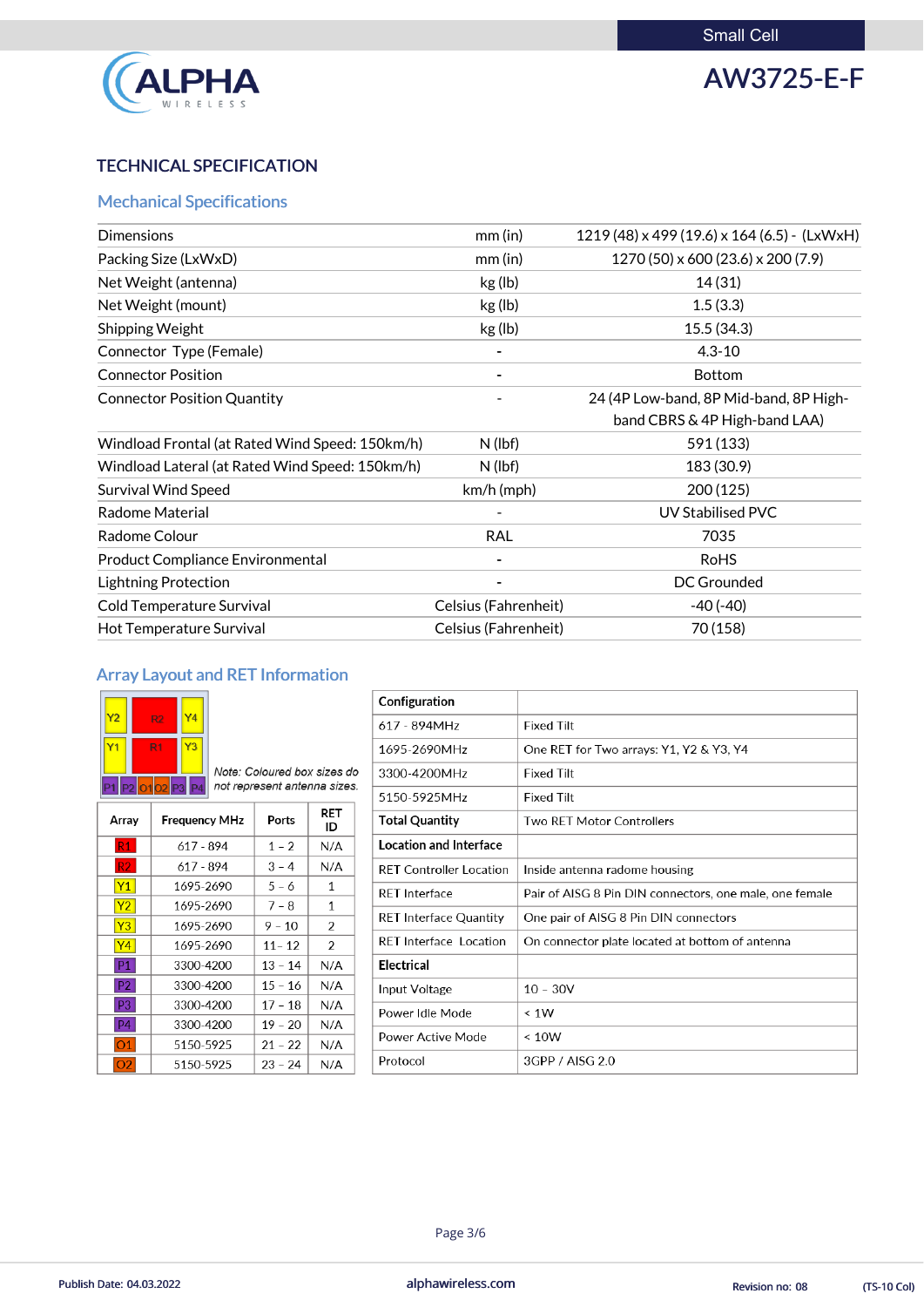Small Cell

![](_page_3_Picture_1.jpeg)

AW3725-E-F

## TECHNICAL SPECIFICATION

### Mechanical Illustration

![](_page_3_Figure_5.jpeg)

![](_page_3_Figure_6.jpeg)

![](_page_3_Figure_7.jpeg)

Page 4/6

Publish Date: 04.03.2022 **alphawireless.com** alphawireless.com Revision no: 08 (TS-10 Col)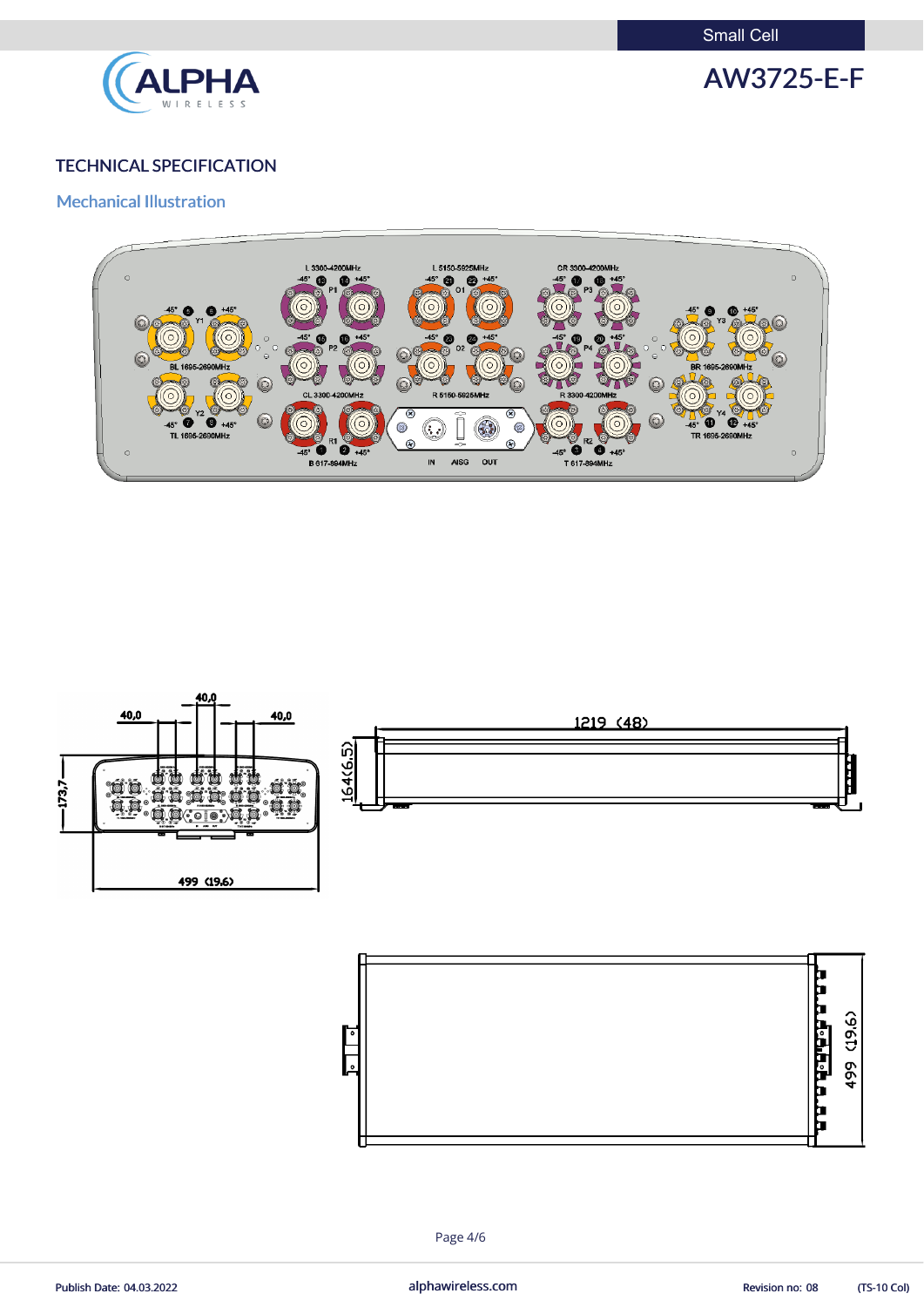Small Cell

![](_page_4_Picture_1.jpeg)

# AW3725-E-F

## TECHNICAL SPECIFICATION

# Mounting Bracket Kit

![](_page_4_Figure_5.jpeg)

#### Page 5/6